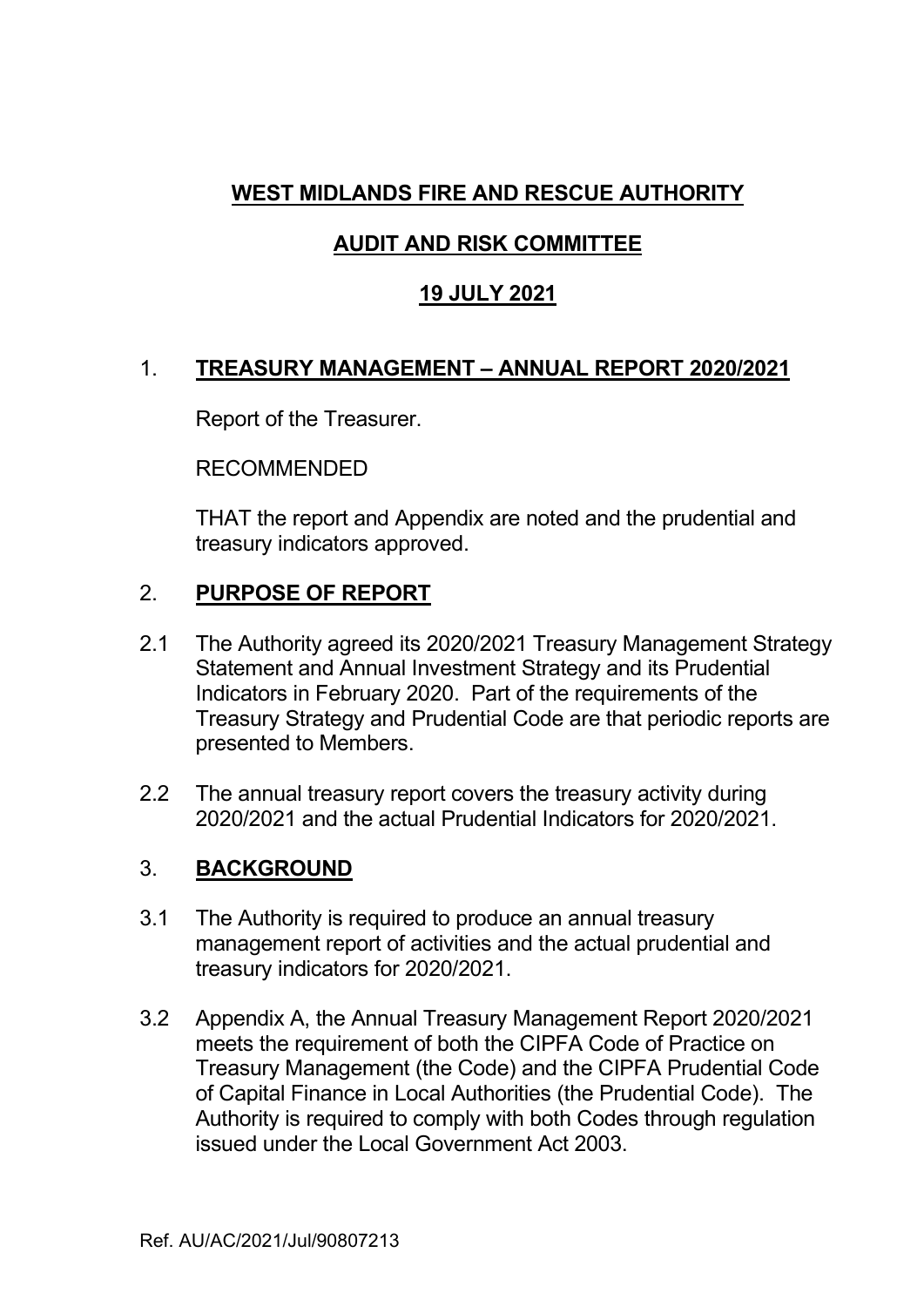# 4. **EQUALITY IMPACT ASSESSMENT**

 In preparing this report, an initial Equality Impact Assessment is required and has not been carried out because the matters contained in this report do not relate to a policy change.

## 5. **LEGAL IMPLICATIONS**

 The course of action recommended in this report does not raise issues which should be drawn to the attention of the Authority's Monitoring Officer.

### 6. **FINANCIAL IMPLICATIONS**

 These are contained in the body of the report and the attached Appendix.

# 7. **ENVIRONMENTAL IMPLICATIONS**

There are no environmental implications arising from this report.

# **BACKGROUND PAPERS**

Authority's Budget and Precept Report – February 2020 Treasury Management Mid-Year Report – Audit and Risk Committee October 2020 Link Treasury Services – Treasury Management Bulletins and **Newsletters** 

The contact officer for this report is Assistant Chief Fire Officer, Gary Taylor, telephone number 0121 380 6006.

MIKE GRIFFITHS **TREASURER**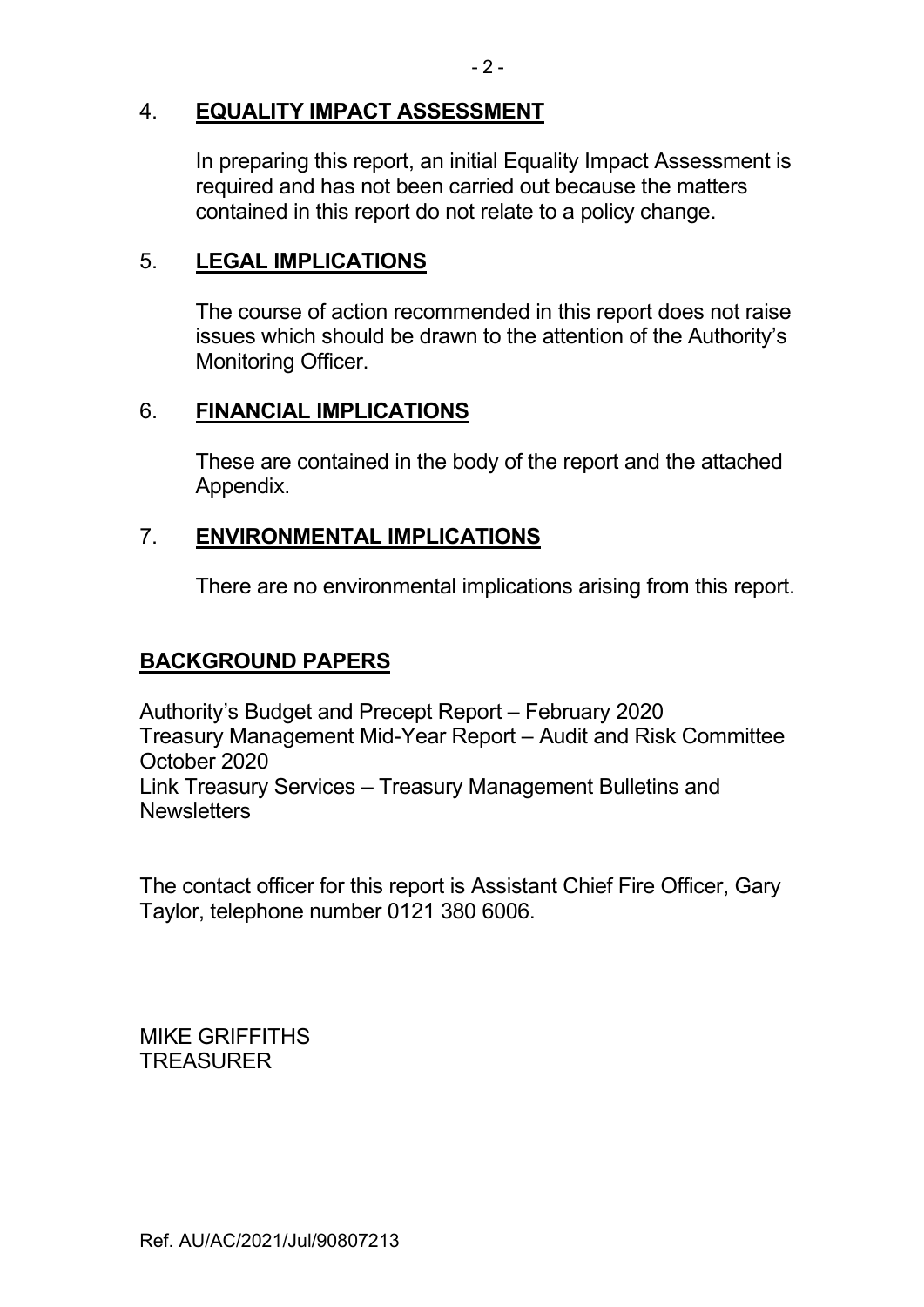**APPENDIX A** 

# WEST MIDLANDS FIRE SERVICE



# **Annual Treasury Management Review**  2020/21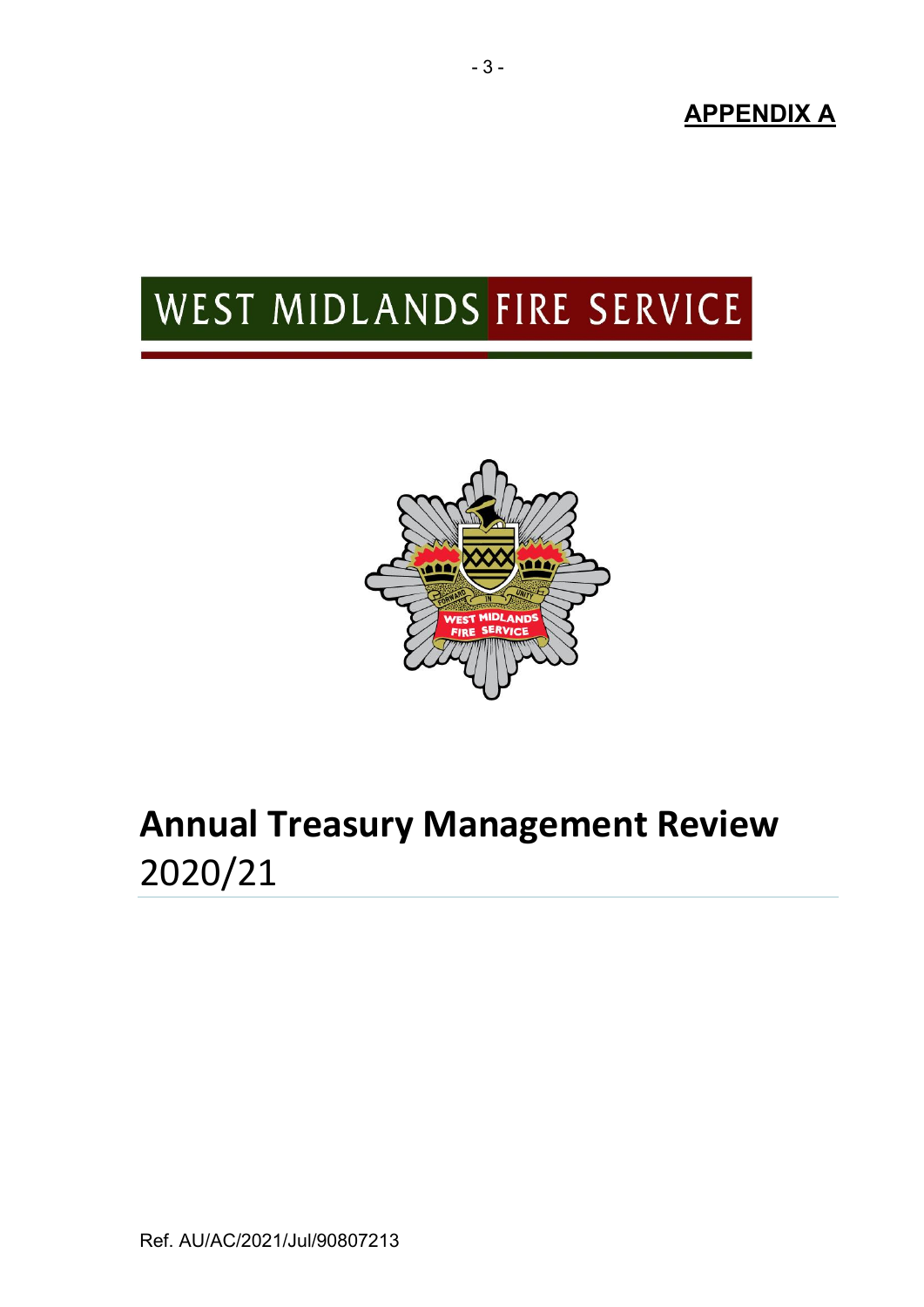### 1. **Introduction**

This Authority is required by regulations issued under the Local Government Act 2003 to produce an annual treasury management review of activities and the actual prudential and treasury indicators for 2020/21. This report meets the requirements of both the CIPFA Code of Practice on Treasury Management (the Code) and the CIPFA Prudential Code for Capital Finance in Local Authorities (the Prudential Code).

During 2020/21 the minimum reporting requirements were that the Authority should receive the following reports:

- an annual treasury strategy in advance of the year (Authority 17/02/2020)
- a mid-year treasury update report (Audit Committee 26/10/2020)
- an annual review following the end of the year describing the activity compared to the strategy (this report)

This report provides details of the outturn position for treasury activities and highlights compliance with the Authority's policies previously approved by Members.

During 2020/21 the Authority complied with its legislative and regulatory requirements. The key actual prudential and treasury indicators detailing the impact of capital expenditure activities during the year, with comparators, are as follows:

| Actual prudential and treasury<br>indicators | 2019/20  | 2020/21  |
|----------------------------------------------|----------|----------|
| Actual capital expenditure                   | £5.283m  | £2.304m  |
| <b>Total Capital Financing Requirement</b>   | £36.259m | £35.322m |
| Financing costs to net revenue stream        | 2.5%     | 2.6%     |

The Treasurer confirms that no borrowing was undertaken for any capital purpose during 2020/21 and that the statutory borrowing limit (the authorised limit), was not breached.

As at 31st March 2021, the Authority's external debt was £33.676m (£35.697m as at 31<sup>st</sup> March 2020) and its investment totalled £36.742m (£45.583m as at 31st March 2020).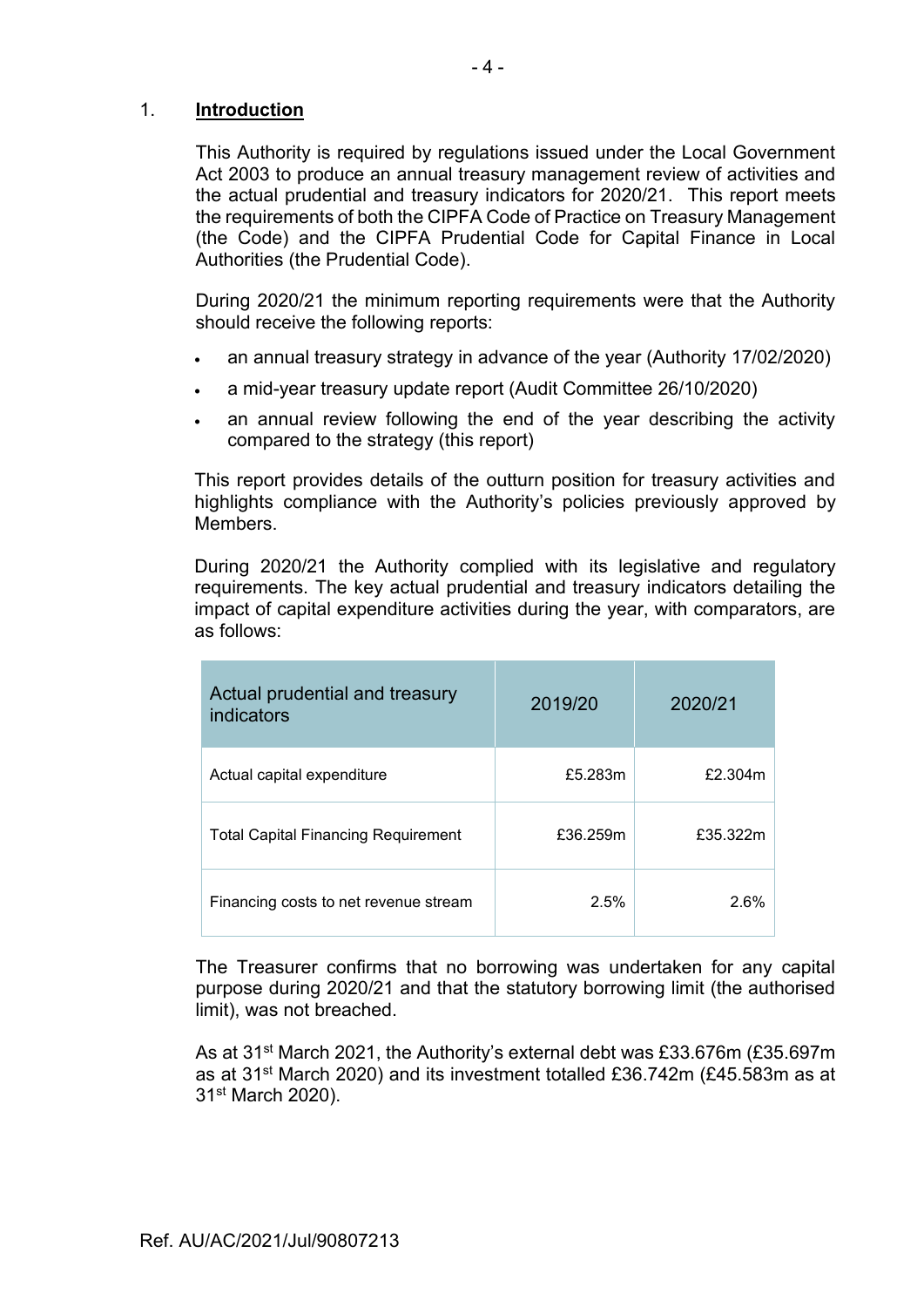#### 2. **The Economy and Interest Rates**

**UK.** Coronavirus. The financial year 2020/21 will go down in history as being the year of the pandemic. The first national lockdown in late March 2020 did huge damage to an economy that was unprepared for such an eventuality. This caused an economic downturn that exceeded the one caused by the financial crisis of 2008/09. A short second lockdown in November did relatively little damage but by the time of the third lockdown in January 2021, businesses and individuals had become more resilient in adapting to working in new ways during a three month lockdown so much less damage than was caused than in the first one. The advent of vaccines starting in November 2020, were a game changer. The way in which the UK and US have led the world in implementing a fast programme of vaccination which promises to lead to a return to something approaching normal life during the second half of 2021, has been instrumental in speeding economic recovery and the reopening of the economy. In addition, the household saving rate has been exceptionally high since the first lockdown in March 2020 and so there is plenty of pent-up demand and purchasing power stored up for services in the still-depressed sectors like restaurants, travel and hotels as soon as they reopen. It is therefore expected that the UK economy could recover its pre-pandemic level of economic activity during quarter 1 of 2022.

 **The Monetary Policy Committee** cut Bank Rate from 0.75% to 0.25% and then to 0.10% in March 2020 and embarked on a £200bn programme of quantitative easing QE (purchase of gilts so as to reduce borrowing costs throughout the economy by lowering gilt yields). The MPC increased then QE by £100bn in June and by £150bn in November to a total of £895bn. While Bank Rate remained unchanged for the rest of the year, financial markets were concerned that the MPC could cut Bank Rate to a negative rate; this was firmly discounted at the February 2021 MPC meeting when it was established that commercial banks would be unable to implement negative rates for at least six months – by which time the economy was expected to be making a strong recovery and negative rates would no longer be needed.

 **Average inflation targeting**. This was the major change adopted by the Bank of England in terms of implementing its inflation target of 2%. The key addition to the Bank's forward guidance in August was a new phrase in the policy statement, namely that "it does not intend to tighten monetary policy until there is clear evidence that significant progress is being made in eliminating spare capacity and achieving the 2% target sustainably". That seems designed to say, in effect, that even if inflation rises to 2% in a couple of years' time, do not expect any action from the MPC to raise Bank Rate – until they can clearly see that level of inflation is going to be persistently above target if it takes no action to raise Bank Rate. This sets a high bar for raising Bank Rate and no increase is expected by March 2024, and possibly for as long as five years. Inflation has been well under 2% during 2020/21; it is expected to briefly peak at just over 2% towards the end of 2021, but this is a temporary short lived factor and so not a concern to the MPC.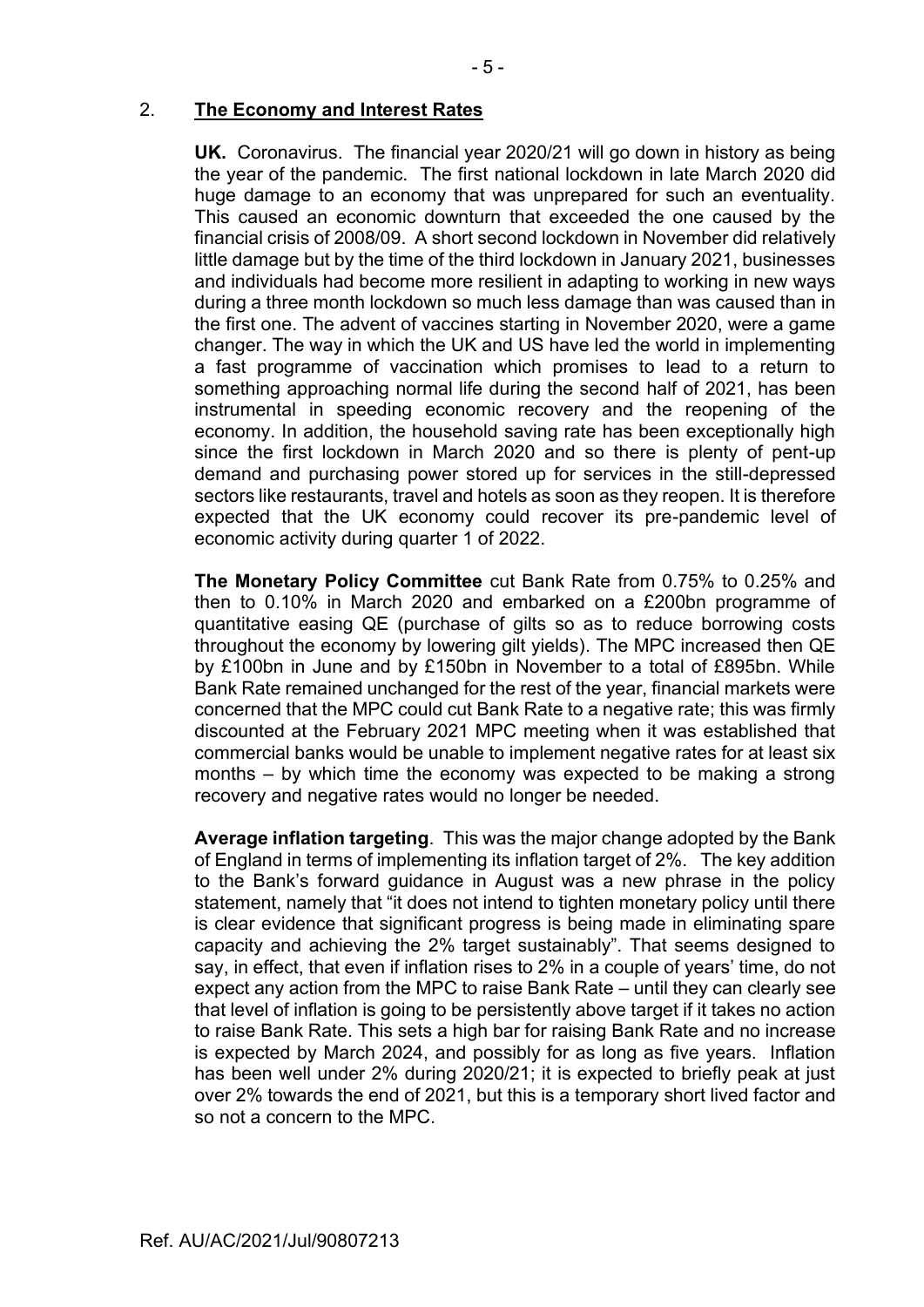**Government support.** The Chancellor has implemented repeated rounds of support to businesses by way of cheap loans, other measures and by protected jobs by paying for workers to be placed on furlough. This support has come at a cost in terms of the Government's budget deficit ballooning in 2020/21 and 2021/22 so that the Debt to GDP ratio reaches around 100%. The Budget on 3rd March 2021 increased fiscal support to the economy and employment during 2021 and 2022 followed by tax rises in the following three years to help to pay the cost for the pandemic. This will help further to strengthen the economic recovery from the pandemic and to return the government's finances to a balanced budget on a current expenditure and income basis in 2025/26. This will stop the Debt to GDP ratio rising further from 100%.

 **BREXIT.** The final agreement on 24th December 2020 eliminated a significant downside risk for the UK economy. The initial agreement only covered trade so there is further work to be done on the services sector where temporary equivalence has been granted in both directions between the UK and EU; that now needs to be formalised on a permanent basis. There was disruption to trade in January as form filling has proved to be a formidable barrier to trade. This appears to have eased somewhat since then but is an area that needs further work to ease difficulties, which are still acute in some areas.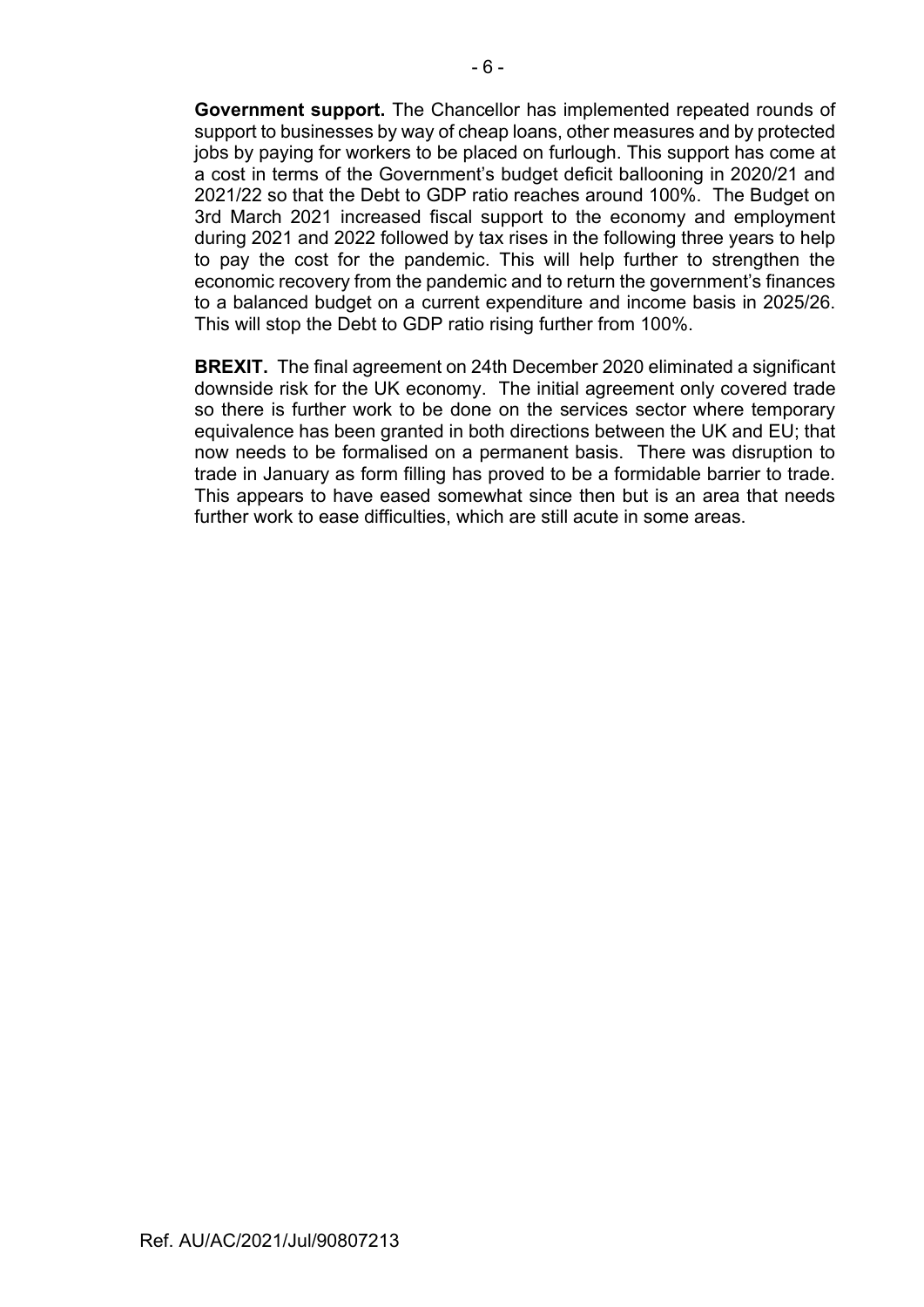### 3. **The Authority's Capital Expenditure and Financing**

 The Authority undertakes capital expenditure on long-term assets. These activities may either be:

- Financed immediately through the application of capital or revenue resources (capital receipts, capital grants, revenue contributions etc.), which has no resultant impact on the Authority's borrowing need; or
- If insufficient financing is available, or a decision is taken not to apply resources, the capital expenditure will give rise to a borrowing need.

|                                                              | 2019/20<br>Actual<br>£m | 2020/21<br>Actual<br>£m |
|--------------------------------------------------------------|-------------------------|-------------------------|
|                                                              |                         |                         |
| <b>Total capital expenditure</b>                             | 5.283                   | 2.304                   |
| Resourced by:                                                |                         |                         |
| Capital receipts                                             | 0.000                   | 0.000                   |
| Capital grants                                               | 0.083                   | 0.000                   |
| Revenue Contribution to Capital                              | 5.200                   | 2.304                   |
| <b>Capital Expenditure Financed from</b><br><b>Borrowing</b> | 0                       | 0                       |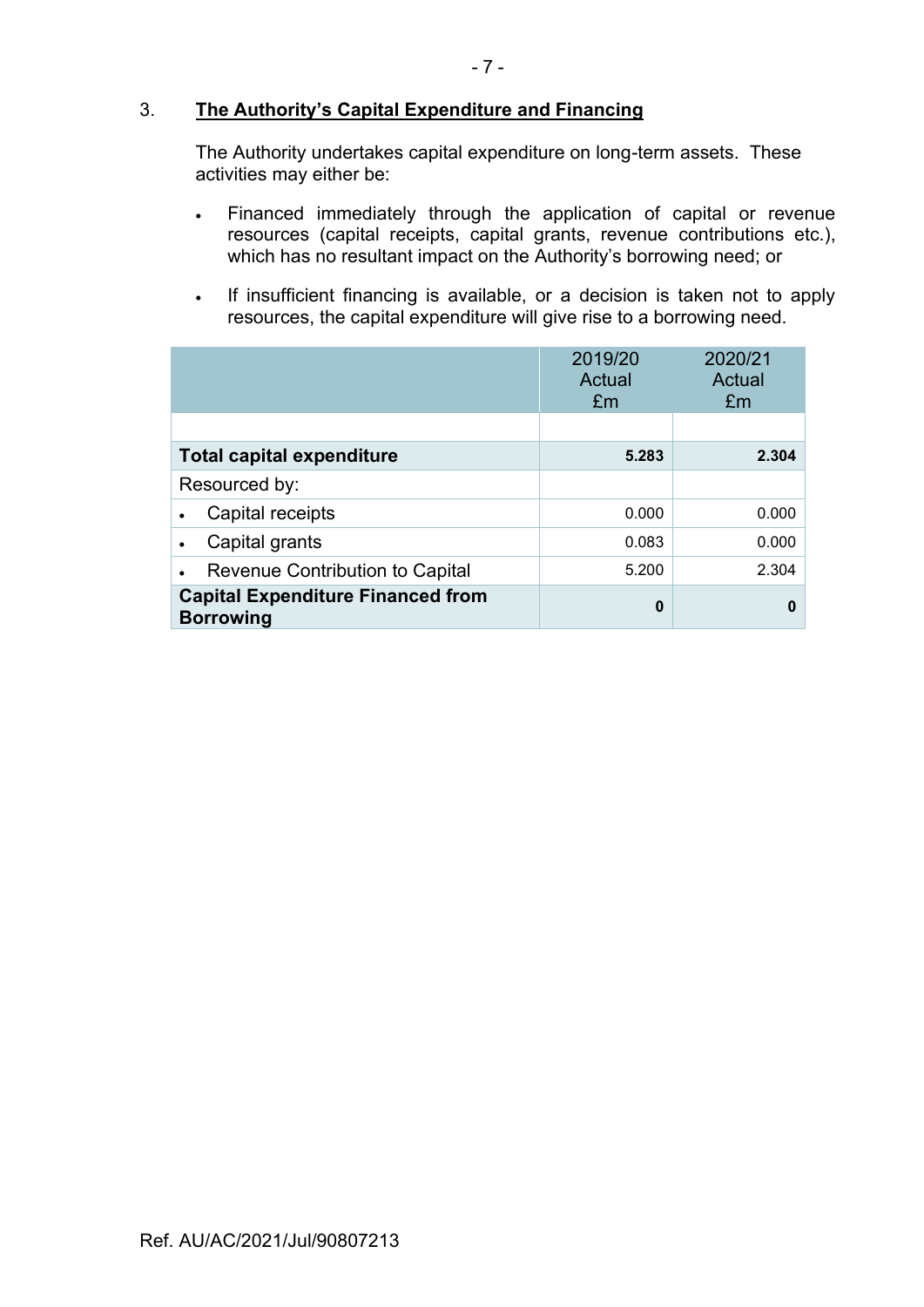### **4. Overall Treasury Position as at 31 March 2021**

The Authority's underlying need to borrow for capital expenditure is termed the Capital Financing Requirement (CFR). This figure is a gauge of the Authority's debt position. The CFR results from the capital activity of the Authority and what resources have been used to pay for the capital spend. It represents the 2020/21 unfinanced capital expenditure, and prior years' net or unfinanced capital expenditure which has not yet been paid for by revenue or other resources.

Part of the Authority's treasury activities is to address the funding requirements for this borrowing need. Depending on the capital expenditure programme, the treasury service organises the Authority's cash position to ensure that sufficient cash is available to meet the capital plans and cash flow requirements. This may be sourced through borrowing from external bodies (such as the Government, through the Public Works Loan Board [PWLB] or the money markets), or utilising temporary cash resources.

**Reducing the CFR** – the Authority's underlying borrowing need (CFR) is not allowed to rise indefinitely. Statutory controls are in place to ensure that capital assets are broadly charged to revenue over the life of the asset. The Authority is required to make an annual revenue charge, called the Minimum Revenue Provision (MRP), to reduce the CFR. This is effectively a repayment of the borrowing need. This differs from the treasury management arrangements which ensure that cash is available to meet capital commitments. External debt can also be borrowed or repaid at any time, but this does not change the CFR.

The total CFR can also be reduced by:

- the application of additional capital financing resources (such as unapplied capital receipts);
- charging more than the statutory revenue charge (MRP) each year through a Voluntary Revenue Provision (VRP).

The Authority's Treasury Management Strategy Report for 2020/21 was approved 17 February 2020.

The Authority's CFR for the year is shown below and represents a key prudential indicator.

| <b>CFR</b>                         | 31 March 2020<br>Actual<br>£m | 31 March 2021<br>Actual<br>£m |
|------------------------------------|-------------------------------|-------------------------------|
| Opening balance                    | 37.143                        | 36.259                        |
| Add unfinanced capital expenditure | 0                             |                               |
| Less MRP                           | (0.884)                       | (0.937)                       |
| Less VRP                           | 0                             |                               |
| Closing balance                    | 36.259                        | 35.322                        |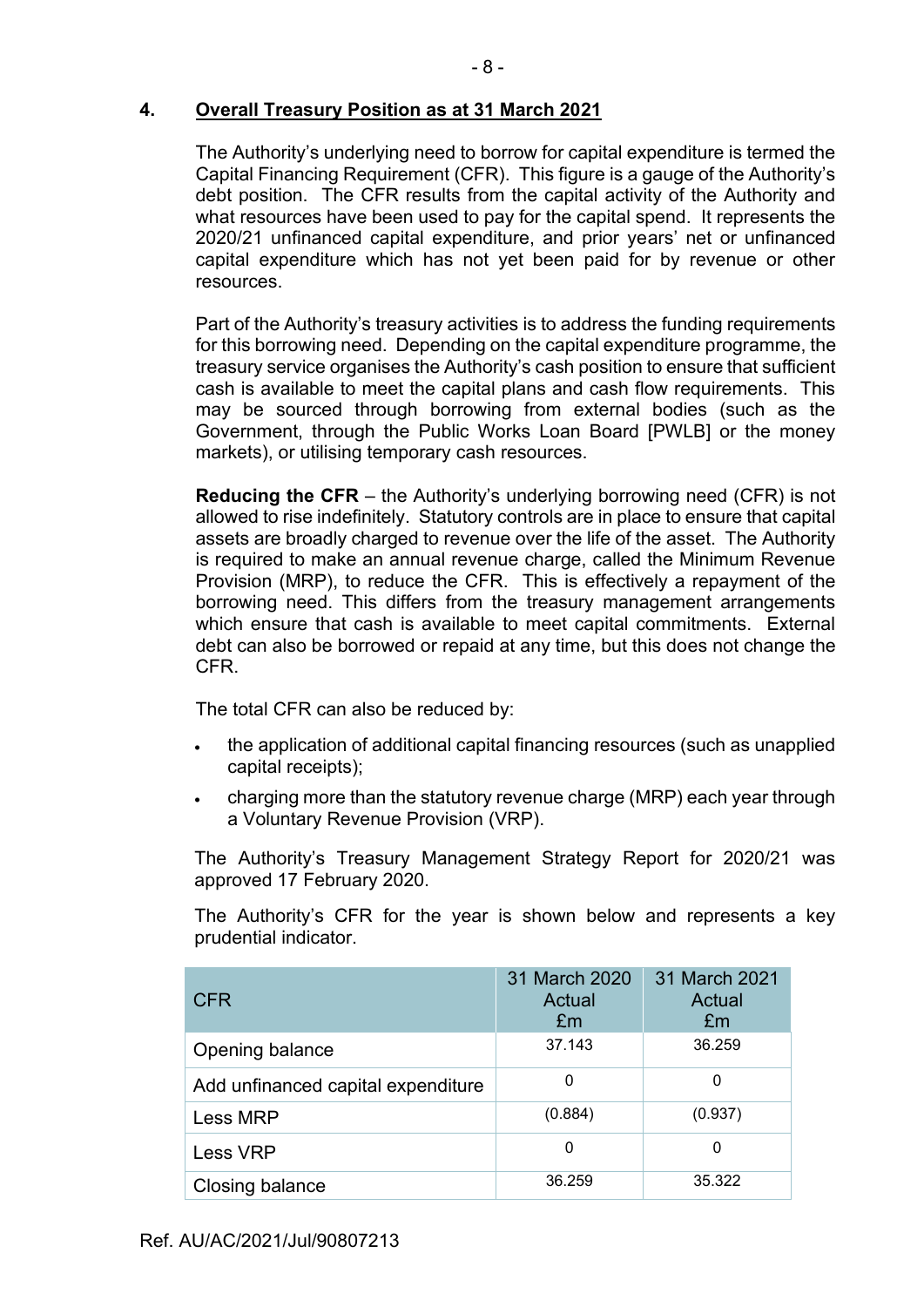Borrowing activity is constrained by prudential indicators for gross borrowing and the CFR, and by the authorised limit.

**Gross borrowing and the CFR** - in order to ensure that borrowing levels are prudent over the medium term and only for a capital purpose, the Authority should ensure that its gross external borrowing does not, except in the short term, exceed the total of the capital financing requirement in the preceding year (2020/21) plus the estimates of any additional capital financing requirement for the current (2021/22) and next two financial years. This essentially means that the Authority is not borrowing to support revenue expenditure. This indicator allows the Authority some flexibility to borrow in advance of its immediate capital needs in 2020/21.

|                               | 31 March 2020<br>Actual<br>£m | 31 March 2021<br>Actual<br>£m |
|-------------------------------|-------------------------------|-------------------------------|
| <b>External Debt</b>          | 35.697                        | 33.676                        |
| Investments                   | 45.583                        | 36.742                        |
| <b>Net Borrowing Position</b> | (9.886)                       | (3.066)                       |
| <b>CFR</b>                    | 36.259                        | 35.322                        |

**The authorised limit** - the authorised limit is the "affordable borrowing limit" required by s3 of the Local Government Act 2003. The Authority does not have the power to borrow above this level. The table below demonstrates that during 2020/21 the Authority has maintained gross borrowing within its authorised limit.

**The operational boundary** – the operational boundary is the expected borrowing position of the Authority during the year. Periods where the actual position is either below or over the boundary is acceptable subject to the authorised limit not being breached.

**Actual financing costs as a proportion of net revenue stream** - this indicator identifies the trend in the cost of capital (borrowing and other long term obligation costs net of investment income) against the net revenue stream.

|                                                          | 2019/20 | 2020/21 |
|----------------------------------------------------------|---------|---------|
| Authorised limit                                         | £44 $m$ | £43m    |
| Operational boundary                                     | £40m    | £39m    |
| Maximum gross borrowing position                         | £37m    | £36m    |
| Financing costs as a proportion of net revenue<br>stream | 2.5%    | 2.6%    |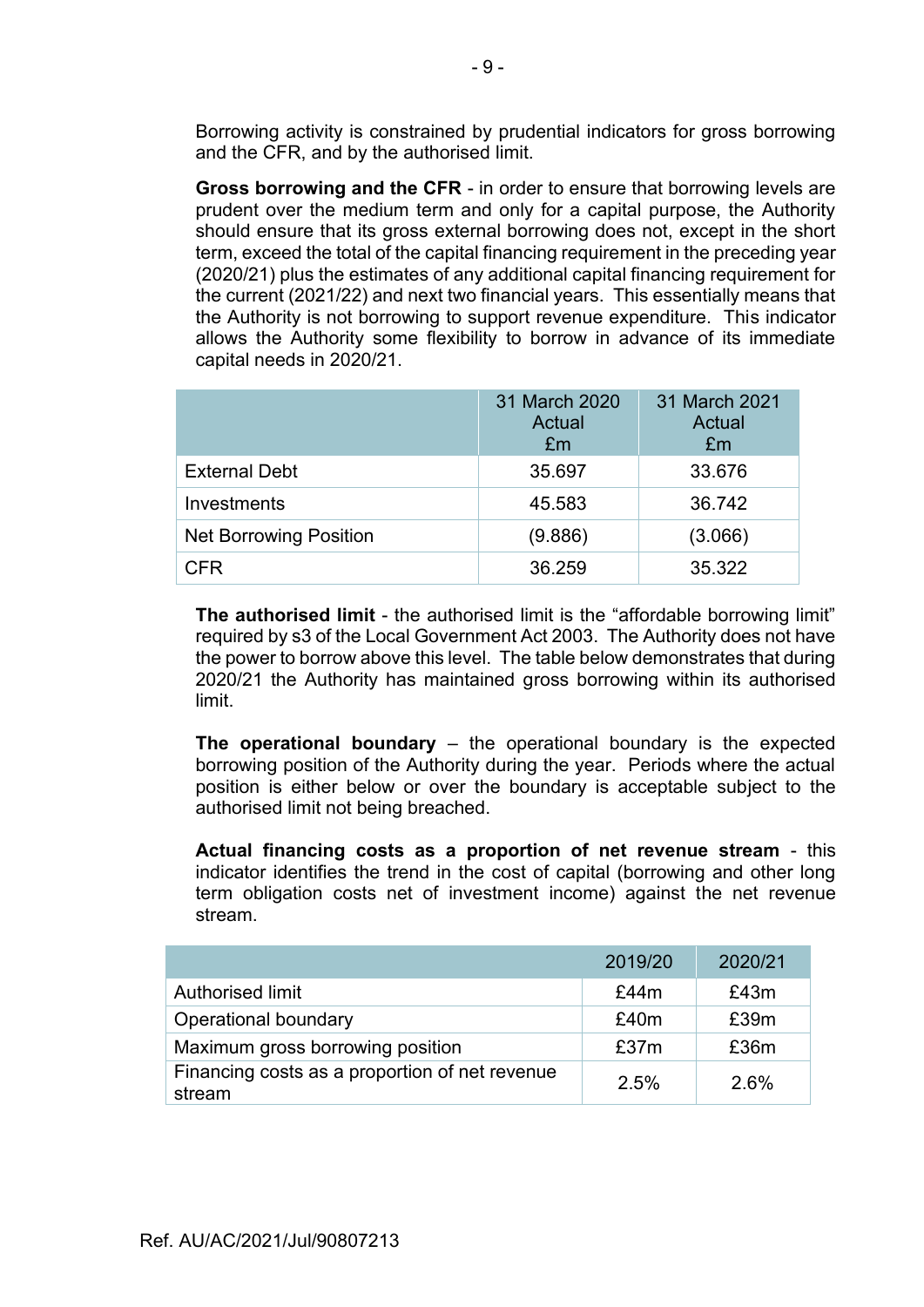### **5. Overall Treasury Position as at 31 March 2021**

The Authority's investment position is organised with the treasury management service at Sandwell MBC, in order to ensure adequate liquidity for revenue and capital activities, security for investments and to manage risks within all treasury management activities.

Procedures and controls to achieve these objectives are well established both through Member reporting, and through officer activity detailed in the Authority's Treasury Management Practices.

At the beginning and the end of 2020/21, the Authority's position was as follows:

|                             | 31 March 2020<br>Principal<br>£m | Rate/<br>Return | 31 March 2021<br>Principal<br>Em | Rate/<br>Return |
|-----------------------------|----------------------------------|-----------------|----------------------------------|-----------------|
| <b>Fixed Rate</b><br>Loans: |                                  |                 |                                  |                 |
| <b>PWLB</b>                 | £33.1                            | 5.3%            | £31.4                            | 5.2%            |
| <b>Ex WMCC</b>              | £2.6                             | 5.6%            | £2.3                             | 5.6%            |
| <b>Total Debt</b>           | £35.7                            | 5.4%            | £33.7                            | 5.3%            |
| <b>CFR</b>                  | £36.3                            |                 | £35.3                            |                 |
| Over / (under)<br>borrowing | (E0.6)                           |                 | (E1.6)                           |                 |
| Investments:                |                                  |                 |                                  |                 |
| <b>Sandwell MBC</b>         | £45.6                            | 0.9%            | £36.7                            | 0.24%           |
| <b>Net Debt</b>             | (E9.9)                           |                 | (E1.4)                           |                 |

The maturity structure of the debt portfolio was as follows:

|                                | 31 March 2020<br>Actual<br>£m | 31 March 2021<br>Actual<br>£m |
|--------------------------------|-------------------------------|-------------------------------|
| Under 12 months                | 1.992                         | 2.141                         |
| 12 months and within 24 months | 2.476                         | 0.827                         |
| 24 months and within 5 years   | 1.685                         | 2.447                         |
| 5 years and within 10 years    | 2.834                         | 1.561                         |
| 10 years and above             | 26.700                        | 26.700                        |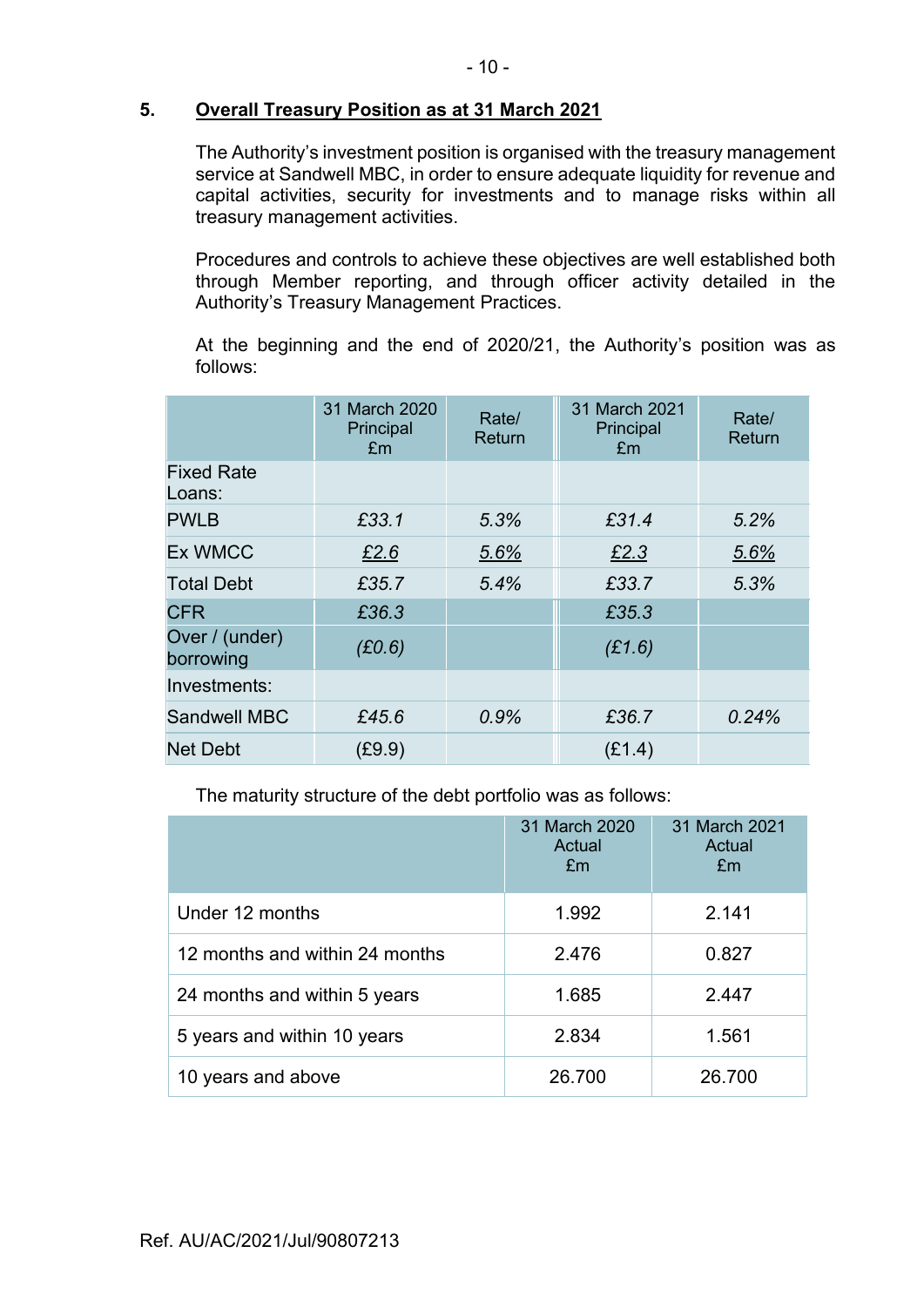### 6. **The Strategy for 2020/21**

Investment returns which had been low during 2019/20, plunged during 2020/21 to near zero or even into negative territory. Most local authority lending managed to avoid negative rates and one feature of the year was the growth of inter local authority lending. The expectation for interest rates within the treasury management strategy for 2020/21 was that Bank Rate would continue at the start of the year at 0.75 % before rising to end 2022/23 at 1.25%. This forecast was invalidated by the Covid-19 pandemic in March 2020 which caused the Monetary Policy Committee to cut Bank Rate in March, first to 0.25% and then to 0.10%, in order to counter the hugely negative impact of the national lockdown on the economy. The Bank of England and the Government also introduced new programmes of supplying the banking system and the economy with considerable amounts of cheap credit so that banks could help cash-starved businesses to survive the lockdown. The Government also supplied large amounts of finance to local authorities to pass on to businesses. This meant that for most of the year there was much more liquidity in financial markets than there was demand to borrow, with the consequent effect that investment earnings rates plummeted.

While the Authority has taken a cautious approach to investing, it is also fully appreciative of changes to regulatory requirements for financial institutions in terms of additional capital and liquidity that came about in the aftermath of the financial crisis. These requirements have provided a far stronger basis for financial institutions, with annual stress tests by regulators evidencing how institutions are now far more able to cope with extreme stressed market and economic conditions.

Investment balances have been kept to a minimum through the agreed strategy of using reserves and balances to support internal borrowing, rather than borrowing externally from the financial markets. External borrowing would have incurred an additional cost, due to the differential between borrowing and investment rates as illustrated in the charts shown above and below. Such an approach has also provided benefits in terms of reducing the counterparty risk exposure, by having fewer investments placed in the financial markets.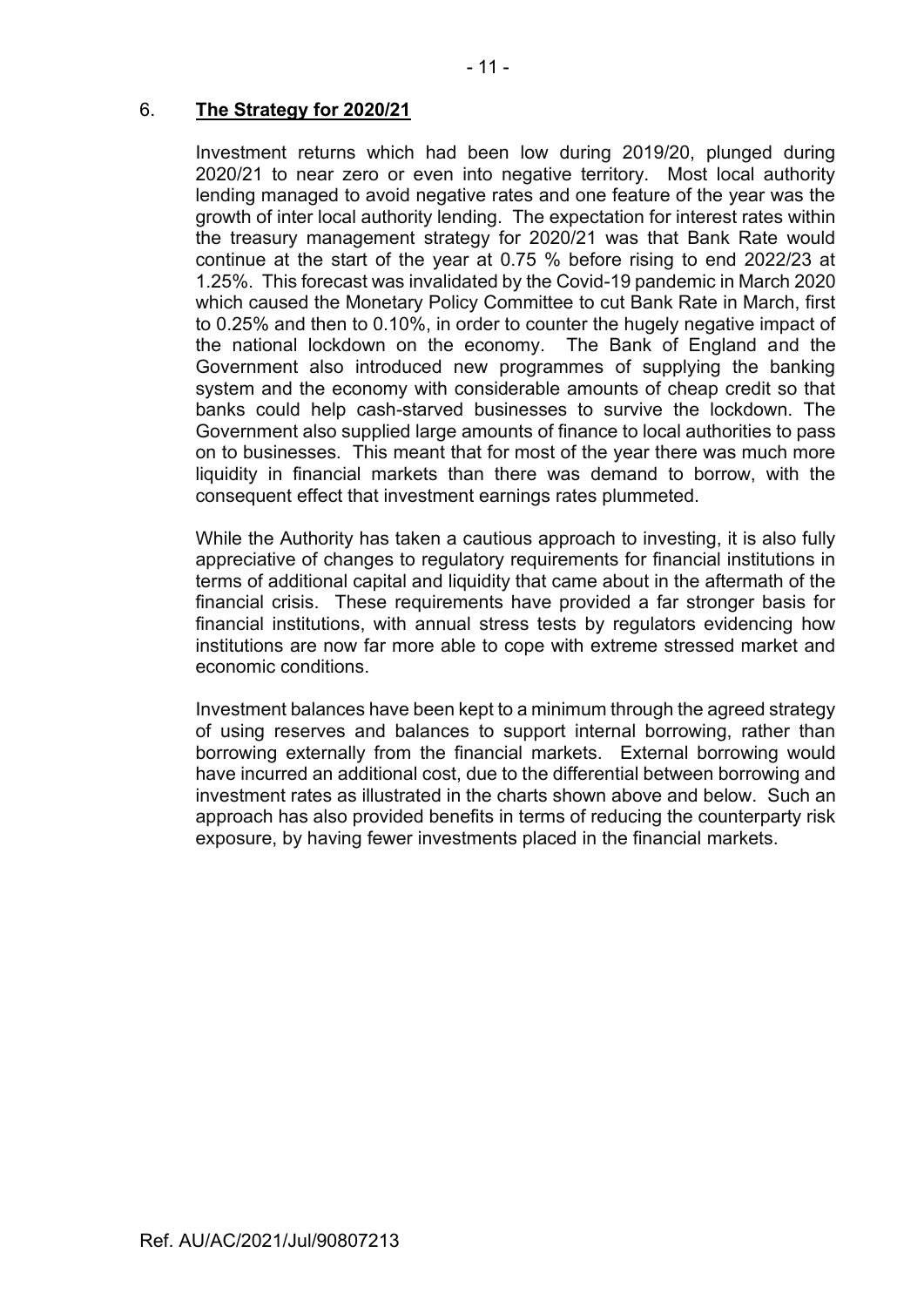

**Investment strategy and control of interest rate risk** 

|                  | <b>Bank Rate</b> | 7 day      | 1 mth      | 3 mth      | 6 mth      | 12 mth     |
|------------------|------------------|------------|------------|------------|------------|------------|
| High             | 0.10             | 0.00       | 0.14       | 0.56       | 0.62       | 0.77       |
| <b>High Date</b> | 01/04/2020       | 02/04/2020 | 20/04/2020 | 08/04/2020 | 14/04/2020 | 21/04/2020 |
| Low              | 0.10             | $-0.10$    | $-0.11$    | $-0.10$    | $-0.10$    | $-0.05$    |
| <b>Low Date</b>  | 01/04/2020       | 31/12/2020 | 29/12/2020 | 23/12/2020 | 21/12/2020 | 11/01/2021 |
| Average          | 0.10             | $-0.07$    | $-0.05$    | 0.01       | 0.07       | 0.17       |
| <b>Spread</b>    | 0.00             | 0.10       | 0.25       | 0.66       | 0.73       | 0.83       |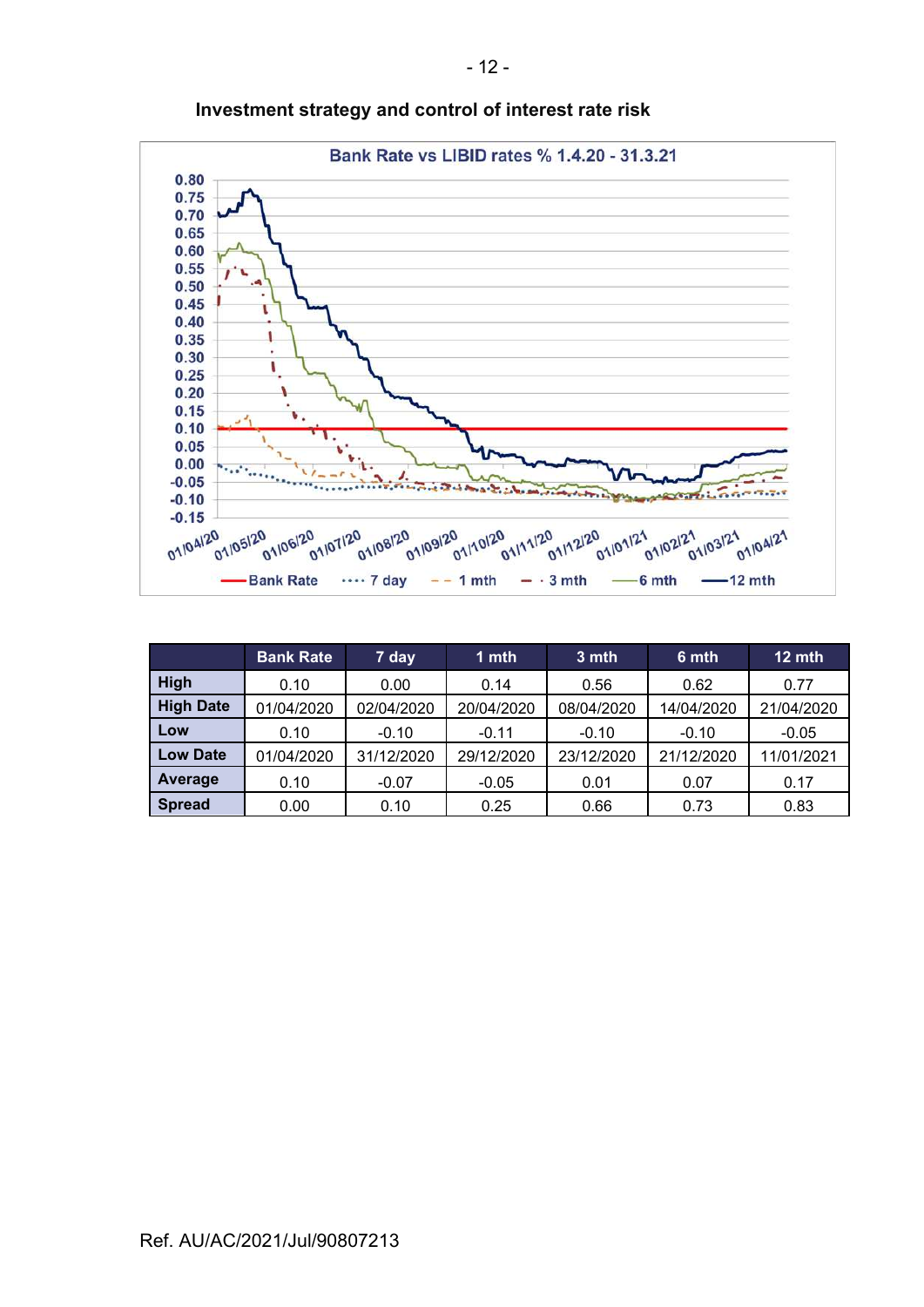### 7. **Borrowing Rates in 2020/21**

The graphs for PWLB rates show, for a selection of maturity periods, the average borrowing rates, the high and low points in rates, spreads and individual rates at the start and the end of the financial year.



### 8. **Borrowing Outturn for 2020/**21

Borrowing – No borrowing was undertaken during 2020/21.

Rescheduling – No rescheduling was undertaken during 2020/21.